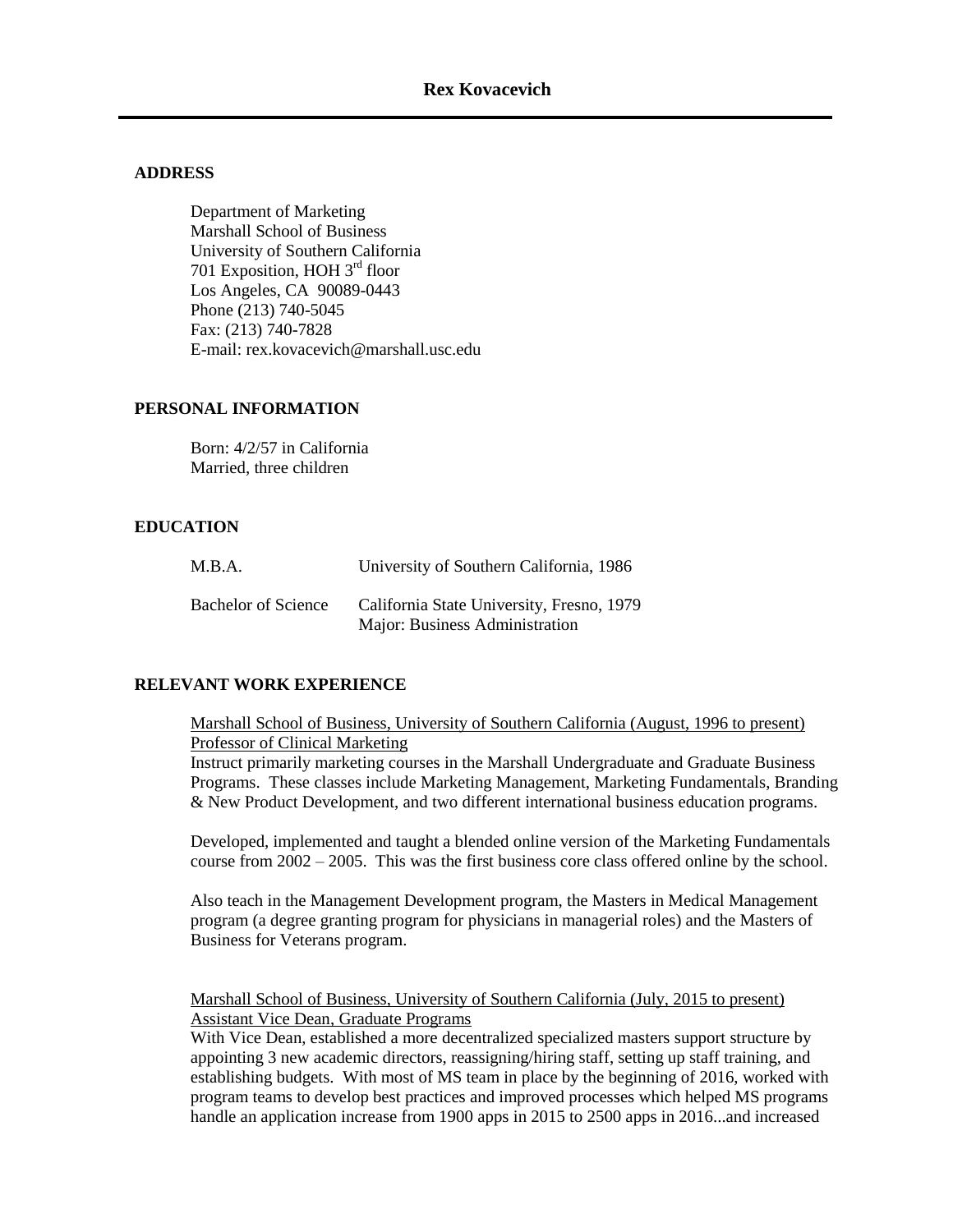newly enrolled students from 266 to 358 during the same period. Also led subcommittee to evaluate MBA.PM program and develop recommendations.

### Marshall School of Business, University of Southern California (Sept. 2007 to Sept. 2013) Associate Director, Global Branding Center

Worked with Professor CW Park to establish the Marshall Global Branding Center into a leading research and information source for branding information. Most of my responsibilities related to designing, negotiating and coordinating 2 to 3 executive education programs each summer.

First Interstate Bank of California (1987 – 1996)

Vice President and Lead Product Manager (1995 – 1996)

Managed the strategic planning, sales support, promotion, operations support, and product development responsibilities for small business loan products.

- Directed the design and implementation of direct mail offers that resulted in \$228 million in new credit line business.
- Established tracking processes to report line unit sales results for multi-state campaigns and promotions.

Vice President and Branch Manager (1991 – 1995)

- Managed overall performance of two branch offices. Improved the sales performance of both offices through implementation of direct mail, telemarketing, cold calling, and sales tracking programs.
- Led small team that developed a sales personnel development program for personnel in South Orange County district branches.

#### Vice President and Senior Product Manager (1987 – 1990)

Responsible for product development, product specific strategic planning, pricing, and sales support materials for a variety of consumer loan products.

- Developed and implemented statewide mortgage referral program that generated \$1.8 million in new branch fee income.
- Led project team that introduced new insurance product.
- Designed and presented sales and product education sessions at offices across the state.

## **AFFILIATIONS**

Member, American Marketing Association

## **USC SERVICE**

- Represented the Marketing Department as a member of the Committee on Undergraduate Program (2000 to 2008, 2010 to 2015)
- Served as Marketing Department contact for Marshall Student Advising Office (2011 to 2016)
- Served as Associate Director of the Marshall Global Branding Center (2007 to 2013).
- Served on various department and school committees relating to personnel decisions.
- Served on Marshall Clinical Faculty Committee (2009 and 2012 to present)